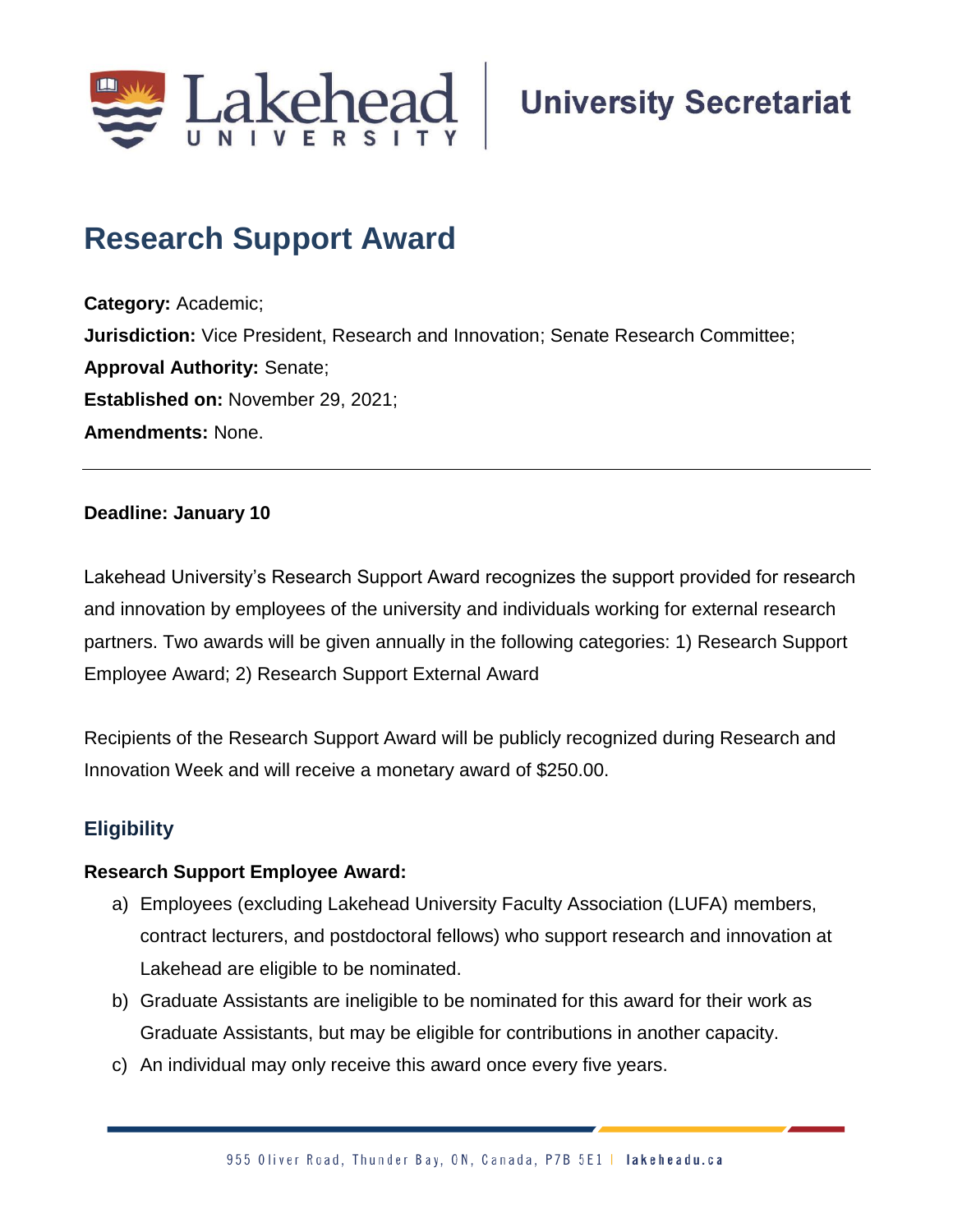#### **Research Support External Award:**

- a) Individuals who are not employed at Lakehead University, but are employed/volunteer with research partner organizations, and provide support for research and innovation at Lakehead, are eligible to be nominated.
- b) Co-applicants, collaborators and members of the research team are not eligible for this award, but are encouraged to apply to the Community-Engaged Research Award.
- c) An individual may only receive this award once every five years.

## **Nominations**

Nominations for the award can be made by Associate Vice-Presidents, Deans, Chairs/Directors of academic units, Directors of administrative units, faculty members, students, and community partners.

Nominators must write a letter of nomination (maximum three pages) that provides evidence of the nominee's support towards research and innovation. Eligible nominees will indicate their acceptance of the nomination by submitting the nomination letter electronically on the Romeo Research Portal no later than January 10 at 4:30 p.m. Individuals may not nominate themselves for the award.

## **Selection Committee**

The Senate Research Committee will evaluate all applications and make a recommendation to the Vice-President, Research and Innovation.

## **Criteria for Selection**

Nominees for this award are expected to demonstrate exceptional performance in providing support for research and innovation, which may include making significant and meaningful contributions towards the training of highly qualified personnel.

Examples of the types of contributions being recognized by this award may include:

 Research Program and Technical Support (supporting laboratory, fieldwork, and community-engaged research);